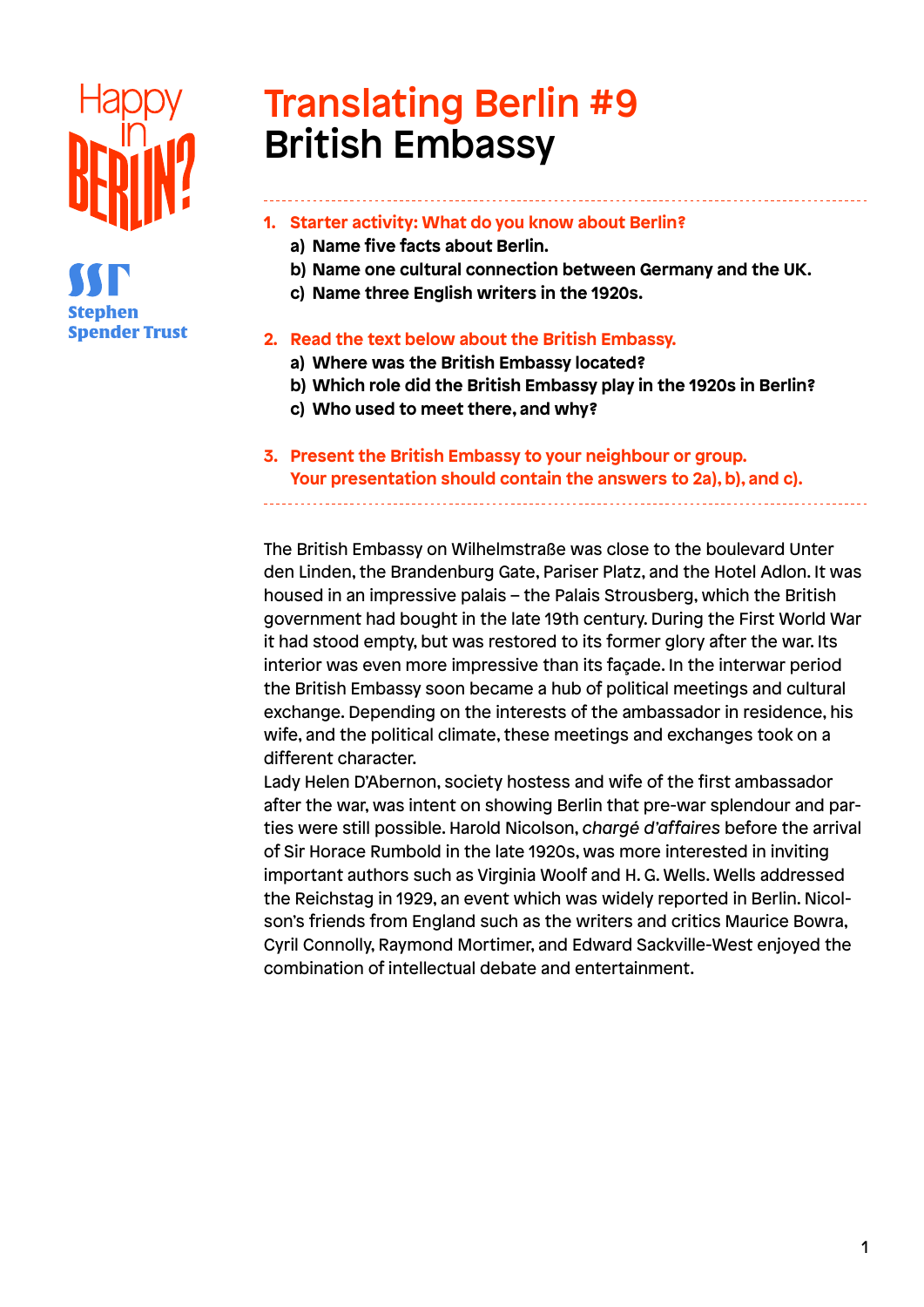

The British Embassy (Palais Strousberg), 1896. Photograph by August Orth, Public domain, via Wikimedia Commons

During the Nazi regime, diplomacy, parties, and receptions had to continue but became even more politically fraught. Britons who fell foul of the regime had to be rescued and the Embassy turned into a refuge, not least for the left-wing historian and political journalist Elizabeth Wiskemann, who only escaped lasting Gestapo imprisonment with the help of Embassy staff, as well as her own intellect. Gesa Stedman.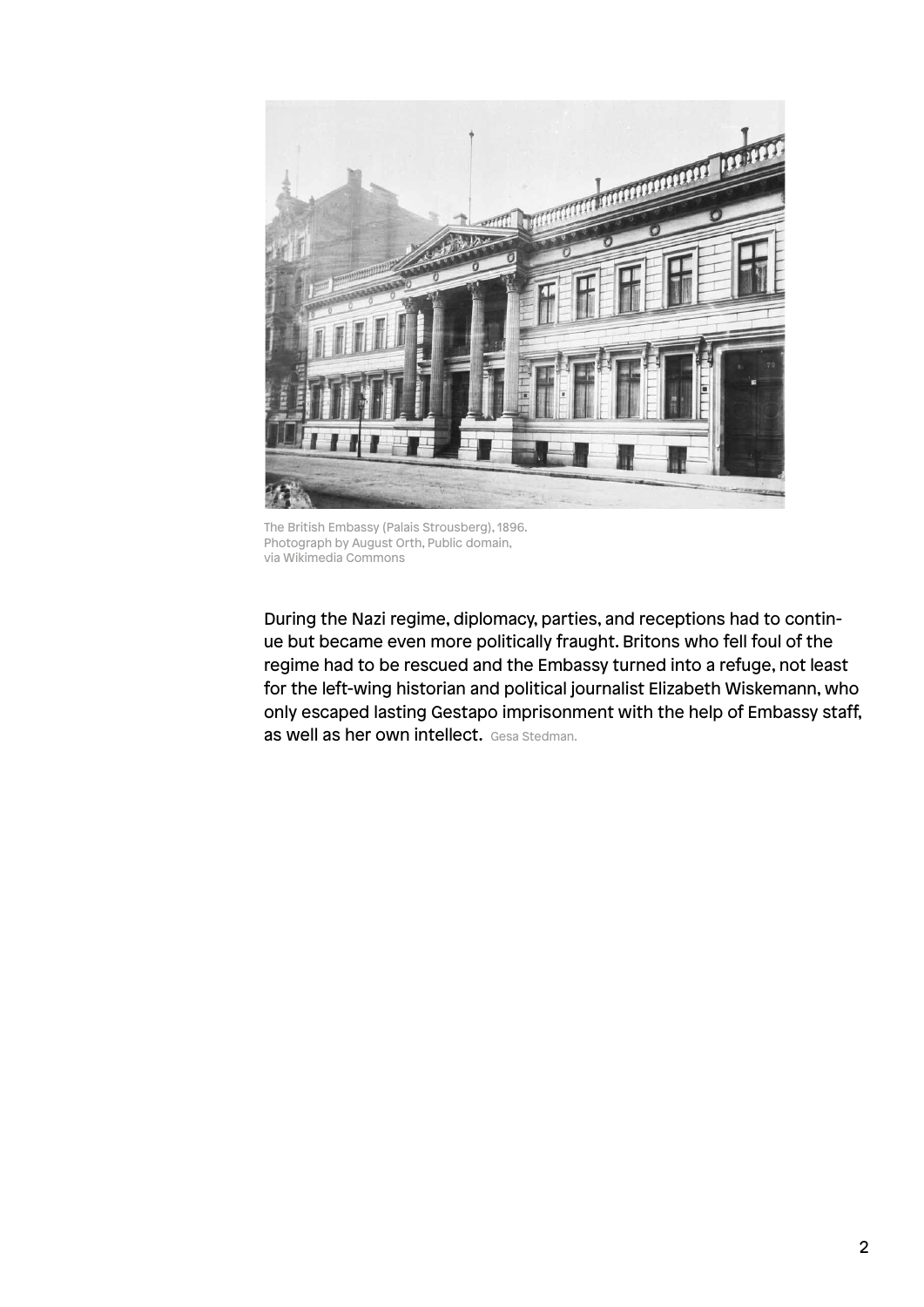

# Elizabeth Wiskemann

**4. Who was Elizabeth Wiskemann? Scan the QR code to find out.** 

Elizabeth Wiskemann (1899–1971) was an English journalist, historian, and spy of Anglo-German descent, whose frank articles for the left-wing *New Statesman and Nation* led to her being imprisoned by the Gestapo and narrowly escaping to England in 1936. Gesa Stedman.



Elizabeth Wiskemann. Photographer and date unknown. Reprinted by permission of the Secretary to the Delegates of Oxford University Press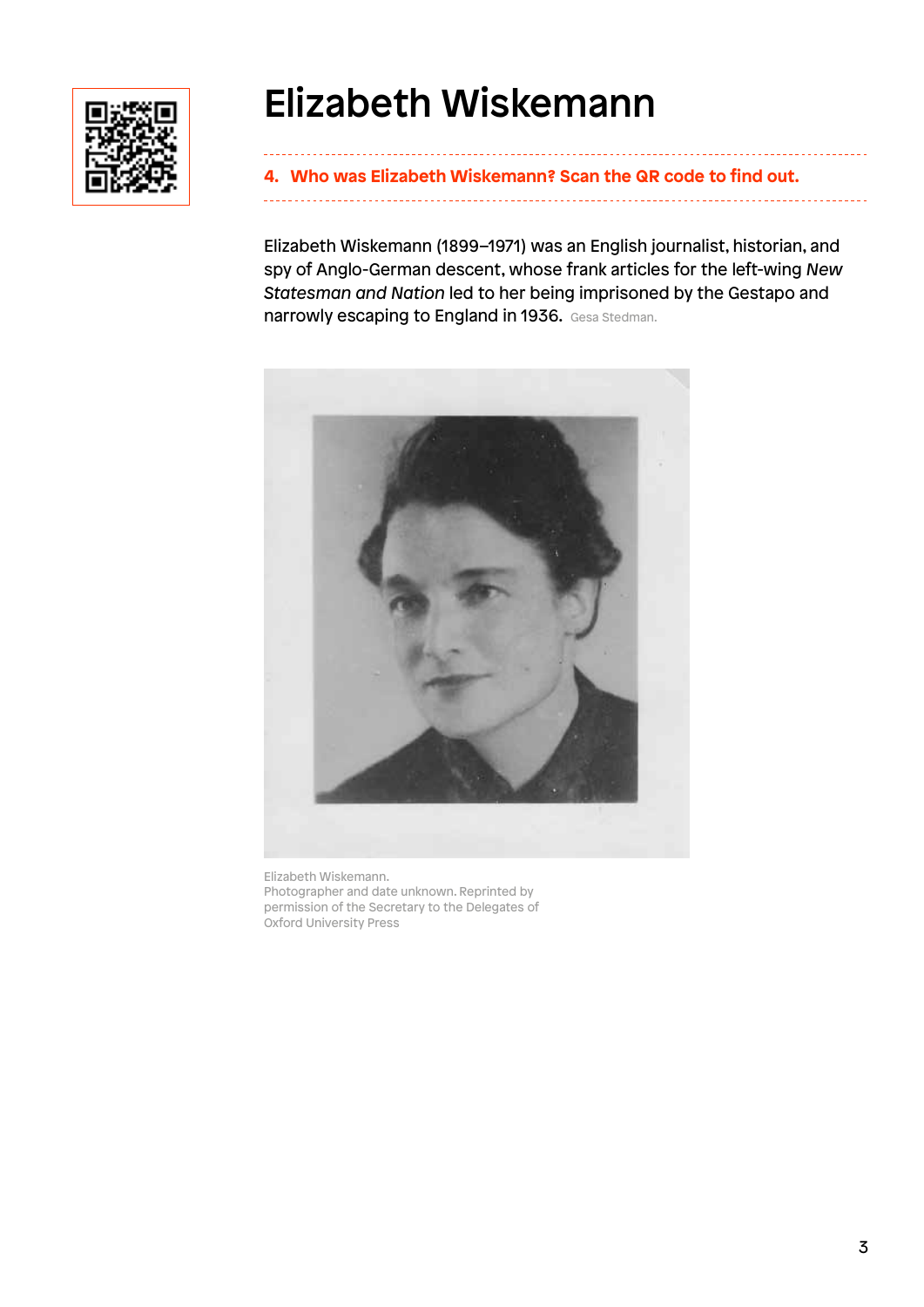# Translation Theory

- **5. Answer the following questions in pairs or in your group:**
	- **a) Can you think of a German or English word or phrase that you cannot translate verbatim (exactly word for word) into the other language? What strategy would you use to translate it?**
	- **b) Would you like to become a professional translator? Why / why not? What do you think would be the most interesting aspects of being a translator?**

#### **6. Read and discuss the text on translation theory.**

- **a) What is the difference between micro- and macro-level translation?**
- **b) What is the difference between domestication and foreignisation?**

Translation theory often distinguishes between micro- and macro-level translation. The micro level refers mainly to the accurate translation of single words, terms, or shorter segments of a text from the source language into the target language. In this context, the emphasis is placed on linguistic accuracy. For the sake of precision, decisions on the micro level are often made independently.

The macro level, on the other hand, rather looks at a text in its entirety and takes into account not only linguistic accuracy, but also social and cultural aspects. For the sake of consistency, decisions on a macro level are often made for the entire text. How can local dialects be translated from one language into another? Should personal names be translated in such a way that their meaning can be understood in the target language? And how should certain cultural references be approached, especially those that foreign readers may not understand? All of these questions belong to macro-level translation.

Translation decisions, whether on the micro or macro level, can always be located between the poles of domestication and foreignisation. Domestication means not only translating a text, but also adapting its content to the culture of the target language. Foreignisation, on the other hand, means keeping a translation as close to the original as possible, both in terms of content and style.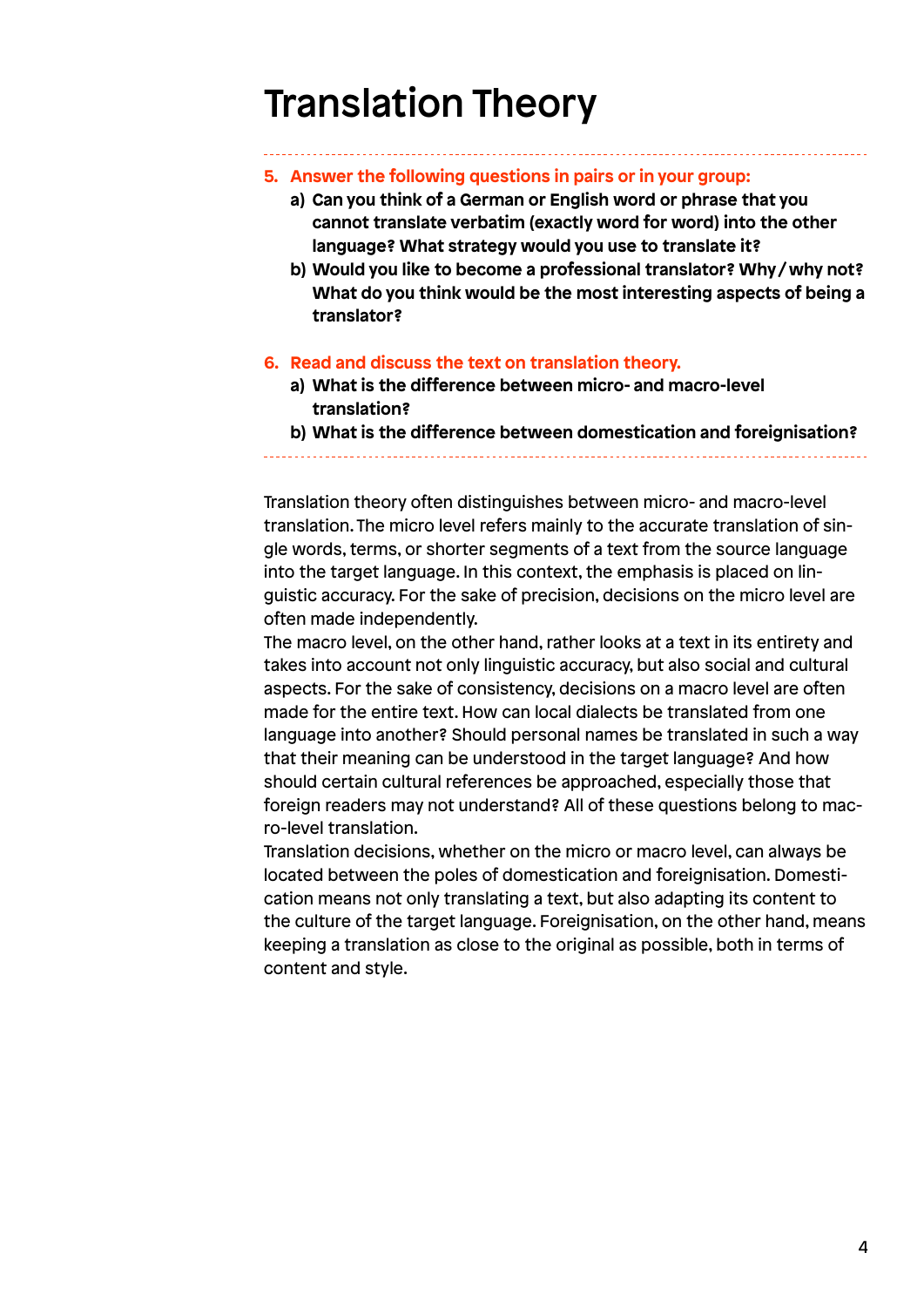## Die Welt auf der anderen Seite des Fensters

#### **7. Read the German text 'Die Welt auf der anderen Seite des Fensters'.**

- **a) Who was Helen D'Abernon?**
- **b) What does the text say about the German economy after the First World War?**

#### **8. Translate the text into English. Choose:**

- **a) Translate the text directly.**
- **b) Rewrite the text in simpler German. Next, translate your simpler version into English.**

#### **Glossary**

| vornehmlich           | primarily                          |
|-----------------------|------------------------------------|
| Begleitung (f.)       | companion, convoy                  |
| Botschafter (m.)      | ambassador (male)                  |
| am Boden liegen       | here: to be economically depressed |
| sich gezwungen sehen  | to find oneself forced             |
| Nachkriegsjahre (Pl.) | postwar years                      |

Eine weitere englische Autorin, die die Ereignisse vornehmlich von ihrem Fenster aus beobachtete und die Stadt selbst nie ohne Begleitung besuchte, war Lady Helen D'Abernon, die Ehefrau des ersten britischen Botschafters in Deutschland nach dem Ersten Weltkrieg. Berlins Wirtschaft lag nach dem Krieg und dem Vertrag von Versailles am Boden. Viele Menschen sahen sich zu einem Leben auf der Straße und in die Prostitution gezwungen. In den ersten Nachkriegsjahren war Hunger weit verbreitet. Gesa Stedman.